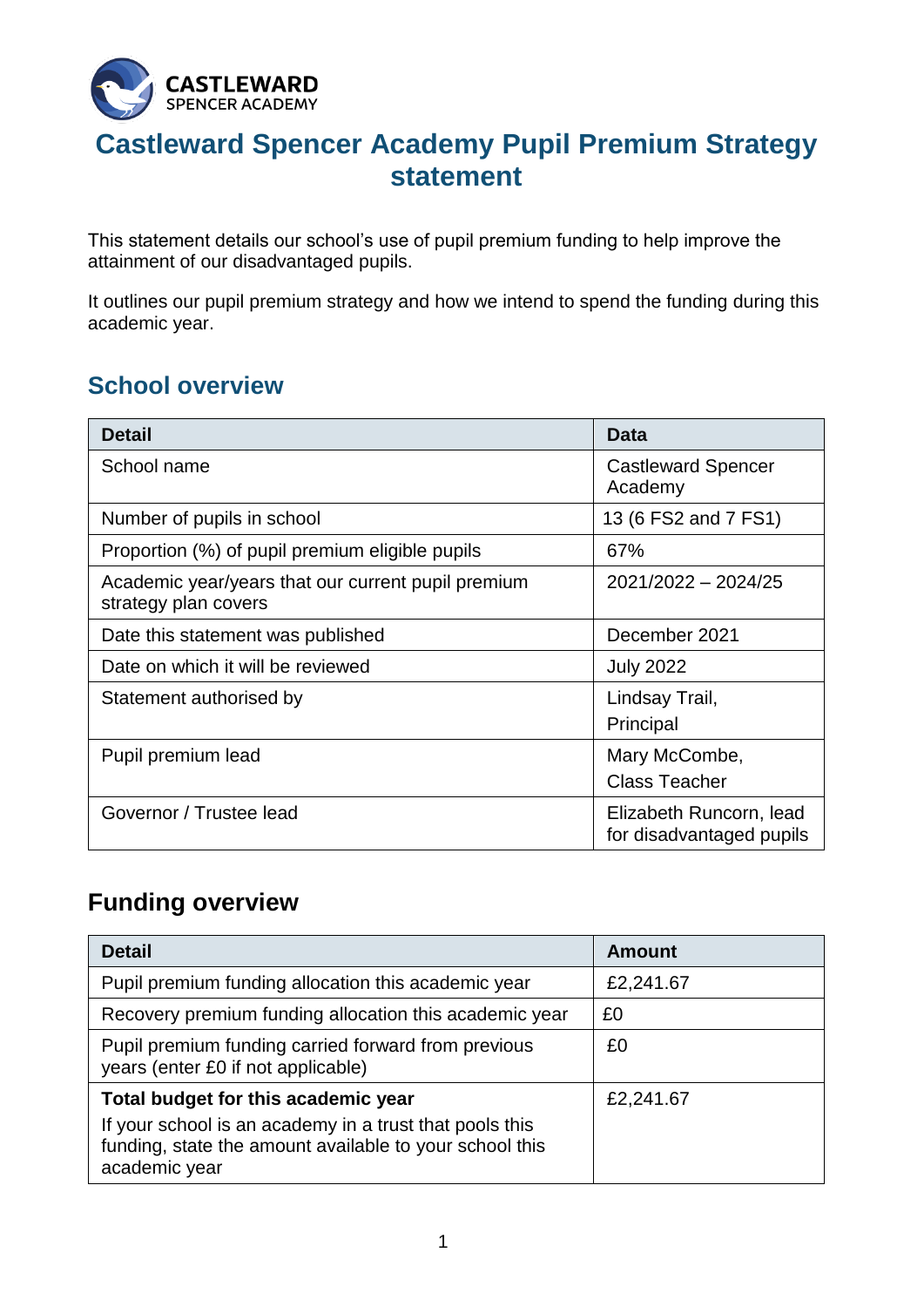

# **Part A: Pupil premium strategy plan**

#### **Statement of intent**

Castleward Spencer Academy is a new school, which opened in September 2021. The school was commissioned by Derby City Council in response to the regeneration project involving the Castleward area of the city. The current IMD score for the locality is 65.20 and is in the 5th quintile, which represents a high level of deprivation and within the bottom 5% nationally.

We are committed to;

- ensuring that all children have a quality education, regardless of background or ability
- equipping children with the knowledge, skills and cultural capital to prepare them for the next stage of their learning journey
- achieving an all-round education, leading to the best possible outcomes for all pupils.

We want all our children to experience what it feels like to have respectful, caring relationships with others. We want them to achieve personal success and always be the best they can possibly be. We want them to question and challenge what they hear and see as they explore the world. We want them to develop a moral compass that helps them to be brave, independent and kind and gives them the resilience to grow, ask for help and to recognise when others need it too.

The word **GROW** summaries our values at Castleward Spencer Academy. School life will be driven and shaped through the teaching and modelling of these core values; **G**reat communication, **R**esilient and confident, **O**pportunity to be independent and curious, **W**orking together through kindness to enjoy and achieve.

The key drivers that underpin the curriculum are Reading, Knowledge and Communication. Our curriculum aims to equip pupils with the necessary knowledge, skills and concepts to achieve in the next stage of education and in later life. So that children make optimum progress, we expect well planned and sequenced learning, so that pupils know more and remember more of what they have learned. These key drivers were chosen based on research such as the Matthew Effect. Stanovich describes how early success in acquiring reading skills usually leads to later successes in reading as the learner grows, while failing to learn to read at a young age can lead to lifelong problems when learning new skills.

Our aim is for every child to;

- experience what it feels like to have respectful, caring relationships with others
- achieve personal success and always be the best they can possibly be
- question and challenge what they hear and see as they explore the world
- develop a moral compass that helps them to be brave, independent and kind and gives them the resilience to grow, ask for help and to recognise when others need it too.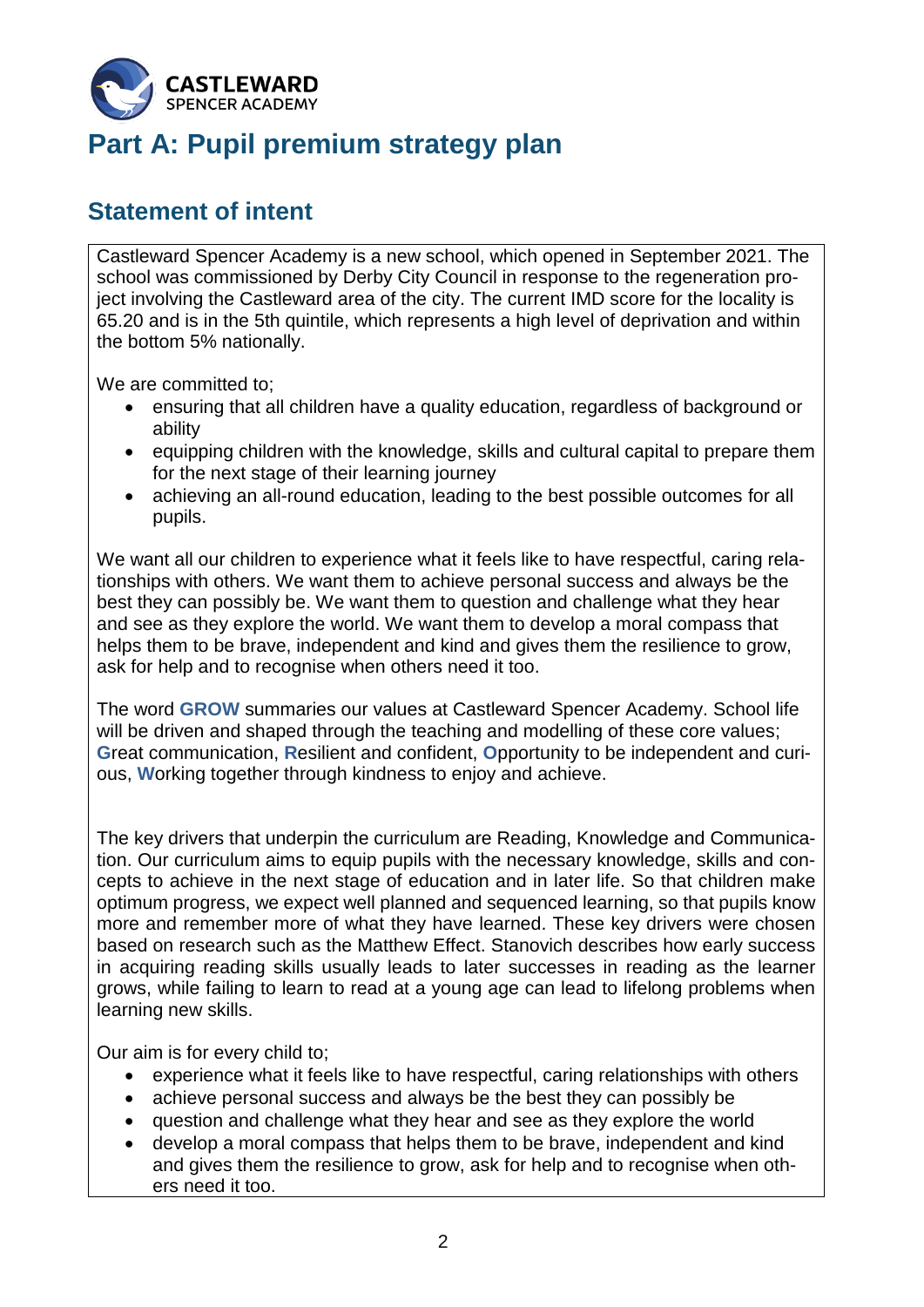

#### **Challenges**

This details the key challenges to achievement that we have identified among our disadvantaged pupils.

| <b>Challenge</b><br>number | <b>Detail of challenge</b>                                                                                                                                                                                                                                                                                                                                                  |
|----------------------------|-----------------------------------------------------------------------------------------------------------------------------------------------------------------------------------------------------------------------------------------------------------------------------------------------------------------------------------------------------------------------------|
|                            | Pupils have limited Communication and Language skills on entry to the<br>school. Assessments and observations show that the majority of pupils<br>enter the Nursery working within the birth-three years tier of Develop-<br>ment Matters and enter Reception at the beginning of the 3-4 years tier.                                                                       |
|                            | Assessments, observations, and diagnostics show that disadvantaged<br>pupils generally have greater difficulties with phonics than their peers.<br>This negatively impacts their development as early readers, as they are<br>not ready to access Phase 2 Little Wandle when they start in Reception,<br>as they have not had access to Phase 1 before entering the school. |

## **Intended outcomes**

This explains the outcomes we are aiming for **by the end of our current strategy plan**, and how we will measure whether they have been achieved.

| <b>Intended outcome</b>                                                                                                                                | <b>Success criteria</b>                                                                                                                                                                                                                                                                 |  |
|--------------------------------------------------------------------------------------------------------------------------------------------------------|-----------------------------------------------------------------------------------------------------------------------------------------------------------------------------------------------------------------------------------------------------------------------------------------|--|
| Improved oral<br>language skills and<br>vocabulary among<br>disadvantaged pupils<br>through specialised<br>intervention and quality<br>first teaching. | Assessments and observations indicate significantly im-<br>proved oral language among disadvantaged pupils. This is<br>evident when triangulated with other sources of evidence,<br>including engagement in lessons, observations, book scru-<br>tiny and ongoing formative assessment. |  |
| Improved phonological<br>awareness, which will                                                                                                         | Specialist interventions enable disadvantaged pupils to<br>make accelerated progress from their starting point.                                                                                                                                                                         |  |
| result in higher<br>attainment among<br>disadvantaged pupils in<br>both reading and<br>writing.                                                        | Reading is at the heart of the curriculum with a wide range<br>of opportunities to practise and apply what has been<br>taught.                                                                                                                                                          |  |
|                                                                                                                                                        | All pupils develop a lifelong love of reading.                                                                                                                                                                                                                                          |  |
|                                                                                                                                                        | Reading/Writing and Phonics outcomes in 2024/25 show<br>that a higher percentage of disadvantaged pupils are<br>working at Age Related Expectations (ARE).                                                                                                                              |  |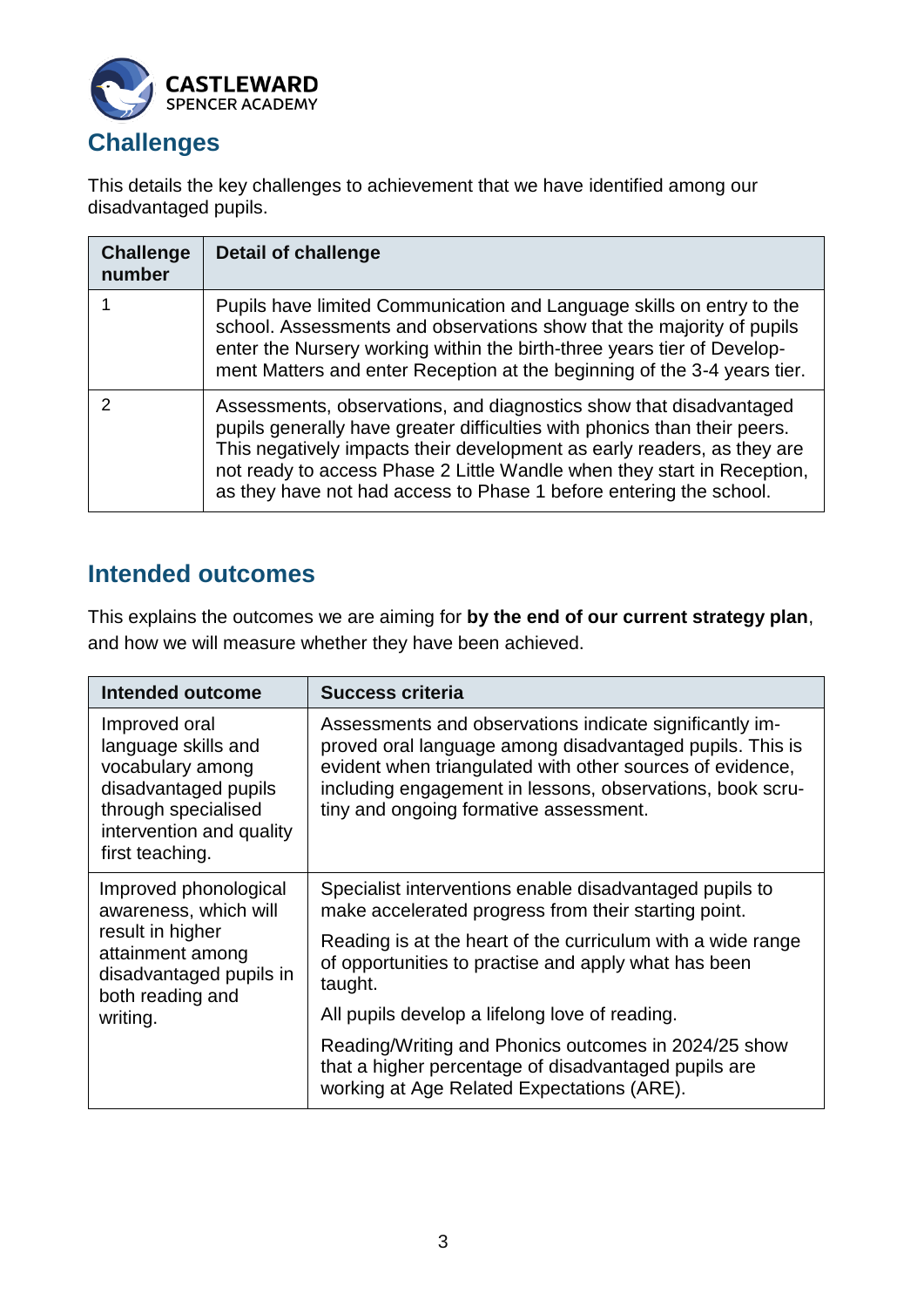

# **Activity in this academic year**

This details how we intend to spend our pupil premium **this academic year** to address the challenges listed above.

#### **Teaching (for example, CPD, recruitment and retention)**

Budgeted cost: **£1523**

| <b>Activity</b>                                                                                                                                                                                                          | <b>Evidence that supports this</b><br>approach                                                                                                                                                                                                                                                                                                                                                                             | <b>Challenge</b><br>number(s)<br>addressed |
|--------------------------------------------------------------------------------------------------------------------------------------------------------------------------------------------------------------------------|----------------------------------------------------------------------------------------------------------------------------------------------------------------------------------------------------------------------------------------------------------------------------------------------------------------------------------------------------------------------------------------------------------------------------|--------------------------------------------|
| Purchase of LaunchPad for<br>Literacy assessment and<br>diagnostic tool for<br>developing early<br>phonological awareness.<br>Training for staff to ensure<br>assessments are interpreted<br>and administered correctly  | Phonics has a positive impact overall<br>(+5 months) with very extensive<br>evidence and is an important<br>component in the development of early<br>reading skills, particularly for children<br>from disadvantaged backgrounds.<br>https://educationendowmentfoundation.<br>org.uk/education-evidence/teaching-<br>learning-toolkit/phonics                                                                              | 1, 2                                       |
| and next steps are accurate.<br>Parental enagament<br>sessions each half term in<br>order to share how phonics<br>is taught in school in order to<br>upskill parents to be able to<br>support their children at<br>home. | Overall, studies of communication and<br>language approaches consistently<br>show positive benefits for young<br>children's learning, including their<br>spoken language skills, their<br>expressive vocabulary and their early<br>reading skills. On average, children<br>who are involved in communication and<br>language approaches make<br>approximately six months' additional<br>progress over the course of a year |                                            |
| Teaching and Learning<br>Guides for both staff and<br>parents, so that a consistent<br>approach to teaching<br>phonics is followed across<br>the school.                                                                 | https://educationendowmentfoundation.<br>org.uk/education-evidence/early-years-<br>toolkit/communication-and-language-<br>approaches                                                                                                                                                                                                                                                                                       |                                            |
| Purchase of a DfE validated<br><b>Systematic Synthetic</b><br>Phonics programme (Little<br>Wandle) to secure stronger<br>phonics teaching for all<br>pupils.                                                             | Phonics approaches have a strong<br>evidence base that indicates a positive<br>impact on the accuracy of word reading<br>(though not necessarily<br>comprehension), particularly for<br>disadvantaged pupils:                                                                                                                                                                                                              | $\overline{2}$                             |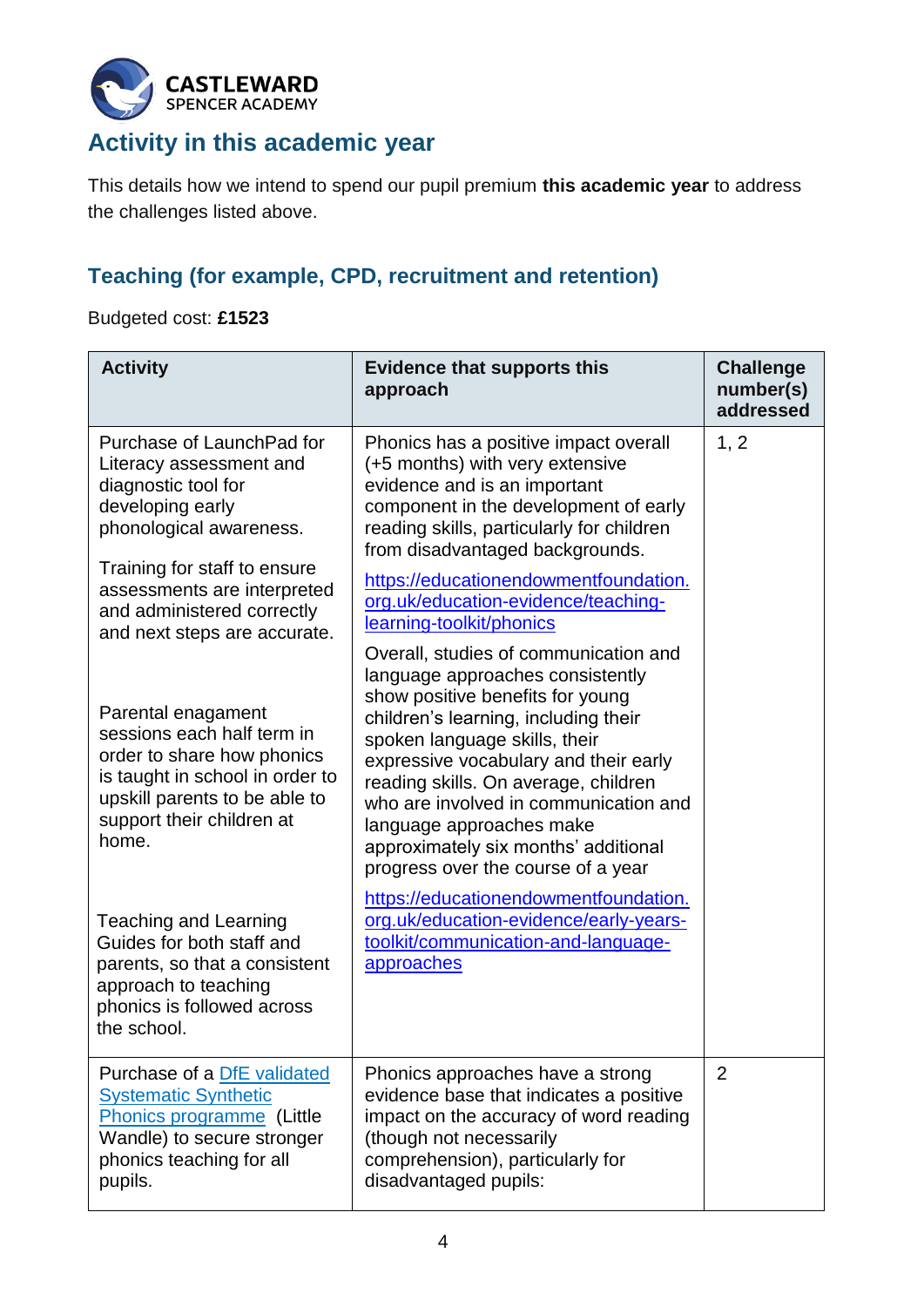

| Staff CPD, so that relevant                                                | <b>Phonics   Toolkit Strand   Education</b><br><b>Endowment Foundation   EEF</b> |  |
|----------------------------------------------------------------------------|----------------------------------------------------------------------------------|--|
| staff can teach high quality<br>lessons every day using the<br>new scheme. |                                                                                  |  |

# **Targeted academic support (for example, tutoring, one-to-one support structured interventions)**

Budgeted cost: **£719**

| <b>Activity</b>                                                                                                                                    | Evidence that supports this approach                                                                                                                                                                                                                                                                                                                                                                                                                                                                                                                                           | <b>Challenge</b><br>number(s)<br>addressed |
|----------------------------------------------------------------------------------------------------------------------------------------------------|--------------------------------------------------------------------------------------------------------------------------------------------------------------------------------------------------------------------------------------------------------------------------------------------------------------------------------------------------------------------------------------------------------------------------------------------------------------------------------------------------------------------------------------------------------------------------------|--------------------------------------------|
| <b>Additional phonics</b><br>sessions targeted at<br>disadvantaged pupils<br>who require further<br>phonics support.                               | Phonics approaches have a strong<br>evidence base indicating a positive impact<br>on pupils, particularly from disadvantaged<br>backgrounds. Targeted phonics<br>interventions have been shown to be more<br>effective when delivered as regular<br>sessions over a period up to 12 weeks:<br><b>Phonics   Toolkit Strand   Education</b><br><b>Endowment Foundation   EEF</b><br>https://educationendowmentfoundation.org.<br>uk/education-evidence/teaching-learning-<br>toolkit/small-group-<br>tuition?utm_source=/education-<br>evidence/teaching-learning-toolkit/small- | $\overline{2}$                             |
|                                                                                                                                                    | group-<br>tuition&utm_medium=search&utm_campai<br>gn=site_search&search_term=Small                                                                                                                                                                                                                                                                                                                                                                                                                                                                                             |                                            |
| Purchase Speech and<br>Language Link an<br>innovative online<br>package used to identify<br>and support children<br>with mild to moderate<br>SLCN. | https://educationendowmentfounda-<br>tion.org.uk/guidance-for-teachers/literacy<br>https://d2tic4wvo1iusb.cloudfront.net/docu-<br>ments/guidance/Law_et_al_Early_Lan-<br>guage Development final.pdf                                                                                                                                                                                                                                                                                                                                                                           | 1, 2                                       |